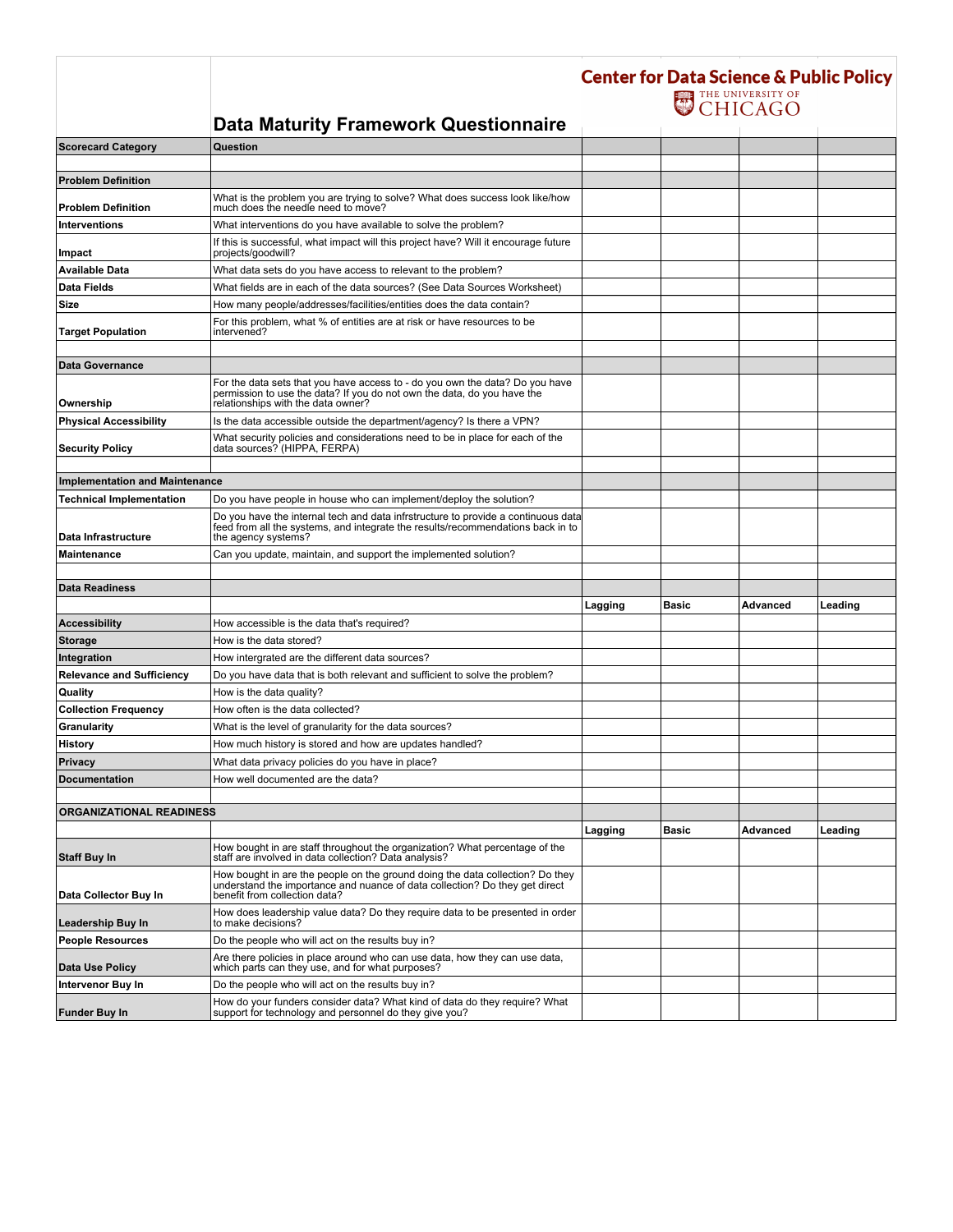## **Center for Data Science & Public Policy<br>CHICAGO**

## Data Maturity Framework Data and Tech Readiness Scorecard

| Category                  | Area                             | Lagging                                                                                                                                                                                                                                       | <b>Basic</b>                                                                                                                                                       | <b>Advanced</b>                                                                                                                                                                                                                                                      | Leading                                                                                                                                           |  |  |  |
|---------------------------|----------------------------------|-----------------------------------------------------------------------------------------------------------------------------------------------------------------------------------------------------------------------------------------------|--------------------------------------------------------------------------------------------------------------------------------------------------------------------|----------------------------------------------------------------------------------------------------------------------------------------------------------------------------------------------------------------------------------------------------------------------|---------------------------------------------------------------------------------------------------------------------------------------------------|--|--|--|
| <b>How is Data Stored</b> | <b>Accessibility</b>             | Only accessible within the application<br>where it is collected                                                                                                                                                                               | Can be accessible outside the application<br>but proprietary format, requiring<br>specialized analysis software                                                    | All machine readable in standard open<br>format (CSV, JSON, XML, database)                                                                                                                                                                                           | All machine readable in<br>standard open format and<br>available through an API                                                                   |  |  |  |
|                           | <b>Storage</b>                   | Paper                                                                                                                                                                                                                                         | <b>PDFs or Images</b>                                                                                                                                              | <b>Text Files</b>                                                                                                                                                                                                                                                    | Databases                                                                                                                                         |  |  |  |
|                           | Integration                      | Data sits in the source systems                                                                                                                                                                                                               | Data is exported occasionally and<br>integrated in ad hoc manner                                                                                                   | Central data warehouse - realtime<br>aggregation and linking (Automatic)                                                                                                                                                                                             | External data also integrated                                                                                                                     |  |  |  |
| <b>What is Collected?</b> | <b>Relevance and Sufficiency</b> | The data you are collecting on subjects<br>of interest is irrelevant to the problem<br>you want to solve: ie you want to do<br>predict which students need extra<br>support to graduate on-time but don't<br>have data on graduation outcomes | Some of the data you have is relevant,<br>but it is insufficient because key fields are<br>missing, ie no data on academic behavior<br>or attendance history, etc. | You have data that is helpful and relevant<br>for solving the problem but not sufficient to<br>solve it well. ie you have yearly academic<br>and demographic information but are<br>missing extra-curricular activities, or<br>interventions they were targeted with | You have all the relevant data<br>about all the entities being<br>analyzed and it's sufficient to<br>solve the problem you are<br>tackling        |  |  |  |
|                           | Quality                          | Missing rows (people/address level<br>entities missing in the data)                                                                                                                                                                           | Missing columns (variables missing)                                                                                                                                | No missing data but errors in data<br>collection such as typos                                                                                                                                                                                                       | No missing data and no errors<br>in data collection                                                                                               |  |  |  |
|                           | <b>Collection Frequency</b>      | Once and never again                                                                                                                                                                                                                          | yearly                                                                                                                                                             | frequently                                                                                                                                                                                                                                                           | realtime                                                                                                                                          |  |  |  |
|                           | Granularity                      | City level aggregates                                                                                                                                                                                                                         | Zipcode/Block level aggregates                                                                                                                                     | Individual level (person or address) level<br>data                                                                                                                                                                                                                   | Incident/Event level data                                                                                                                         |  |  |  |
|                           | History                          | No History Kept - old data is deleted                                                                                                                                                                                                         | Historical data is stored but updates<br>overwrite existing data                                                                                                   | Historical data is stored and new data gets<br>appended with timestamp, preserving old<br>values                                                                                                                                                                     | All history is kept and new data<br>schema gets mapped to old<br>schema so older data can be<br>used                                              |  |  |  |
| Other                     | Privacy                          | No privacy policy in place                                                                                                                                                                                                                    | no PII can be used for anything                                                                                                                                    | ad-hoc approval process in place that<br>allows selected PII data to be used for<br>selected/approved projects                                                                                                                                                       | Software defined/controlled<br>privacy protection that allows<br>analytics to be done while<br>preserving privacy based on<br>predefined policies |  |  |  |
|                           | <b>Documentation</b>             | no digital documentation or metadata:<br>data exists but field descriptions or<br>coded variables are not documented                                                                                                                          | data dictionary exists (variables and<br>categories defined)                                                                                                       | data dictionary plus full metadata available metadata available including<br>(including conditions under which the data collection assumptions, what's<br>were captured)                                                                                             | data dictionary plus full<br>not collected, and potential<br>biases                                                                               |  |  |  |